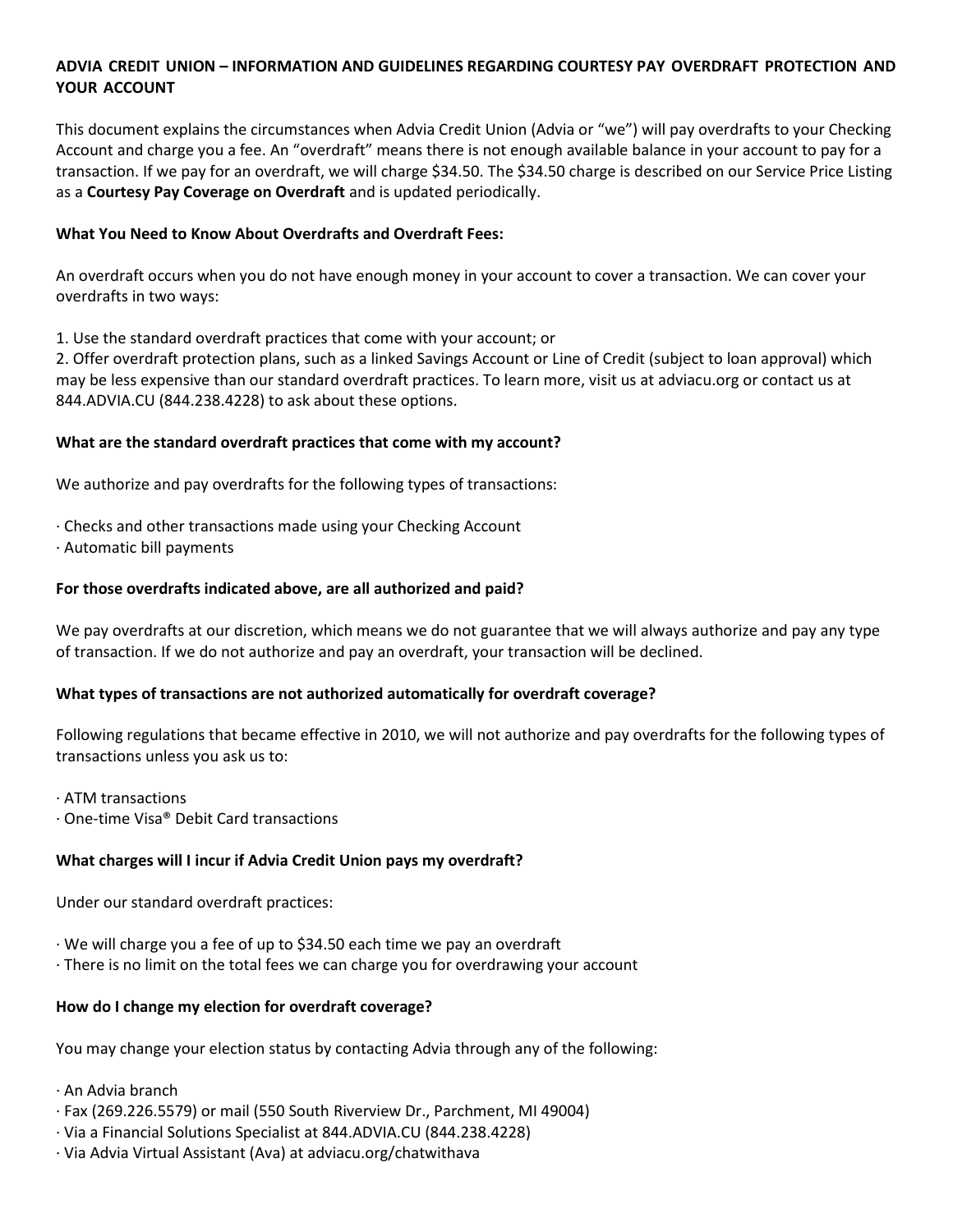## **Opting in for Courtesy Pay Overdraft Coverage Related to ATM and Debit Transactions**

For ATM and one-time Debit Card transactions, you must affirmatively consent by opting into this coverage. Without this consent, we may not authorize and pay an ATM or one-time Debit Card transaction which may result in your card being declined if there are not sufficient available funds to cover your transaction(s).

# **Checking Account Balance Definitions**

The following is important information regarding your Checking Account balance, how transactions are posted to your account, and when a Courtesy Pay charge will be assessed. Please read these disclosures carefully. If you have questions, please see a Financial Solutions Specialist, or call 844.ADVIA.CU (844.238.4228).

Your Checking Account has two kinds of balances: the "actual" balance and the "available" balance. Both can be checked when you review your account online, at an ATM, by phone, by mobile application, or at a branch. It is important to understand how the two balances work so that you know how much money is in your account at any given time.

# **"Actual" Balance Described**

Your ACTUAL balance is the amount of money that is actually in your account at any given time. It reflects transactions that have "posted" to your account, but not transactions that have been authorized and are pending. While the term "actual" may sound as though the number you see is an up-to-date display of what is in your account that you can spend, that is not always the case. Any purchases, holds, fees, other charges, or deposits made on your account that have not yet posted will not appear in your actual balance. For example, if you have a \$50 actual balance, but you just wrote a check for \$40, then your "actual" balance is \$50 but it does not reflect the pending check transaction. So, at that point, you actually have \$50 but you have already spent \$40.

# **"Available" Balance Described**

Your AVAILABLE balance is the amount of money in your account that is available to you to use without incurring a Courtesy Pay fee. The available balance takes into account things like holds placed on deposits and pending transactions (such as pending Debit Card purchases) that Advia has authorized but have not yet posted to your account. For example, assume that you have an actual balance of \$50 and an available balance of \$50. If you were to use your Debit Card at a restaurant to buy dinner for \$40, then that merchant could ask Advia to pre‐authorize the payment. In that case, we will put a "hold" on your account for \$40. Your actual balance would still be \$50 because the transaction has not yet posted, but your available balance would be \$10 because you have committed to pay the restaurant \$40. When the restaurant submits its bill for payment (which could be up to a few days later), we will post the transaction to your account and your actual balance will be reduced by \$40.

## **Balance Used in Determining if Account Is Overdrawn**

Your AVAILABLE balance isthe balance used to determine when your account is overdrawn. The following example illustrates how this works:

Again, assume your actual and available balance are both \$50 and you swipe your Debit Card at a restaurant for \$40. A hold is placed on your account, so your available balance is only \$10. Your actual balance is still \$50. Before the restaurant charge is sent to us for processing, a check that you wrote for \$25 clears. Because you have only \$10 available (you committed to pay the restaurant \$40), your account will be overdrawn by \$15, even though your actual balance is \$50. In this case, we may pay the \$25 check, but you will be charged a Courtesy Pay fee. That fee will be deducted from your account, further reducing the balance.

It is very important to understand that you may still overdraw your account even though the available balance appears to show there are sufficient funds to cover a transaction that you want to make. This is because your available balance may not reflect all outstanding checks and automatic bill payments that you have authorized, or other outstanding transactions that have not been paid from your account. In the example above, the outstanding check will not be reflected in your available balance until it is presented to us and paid from your account.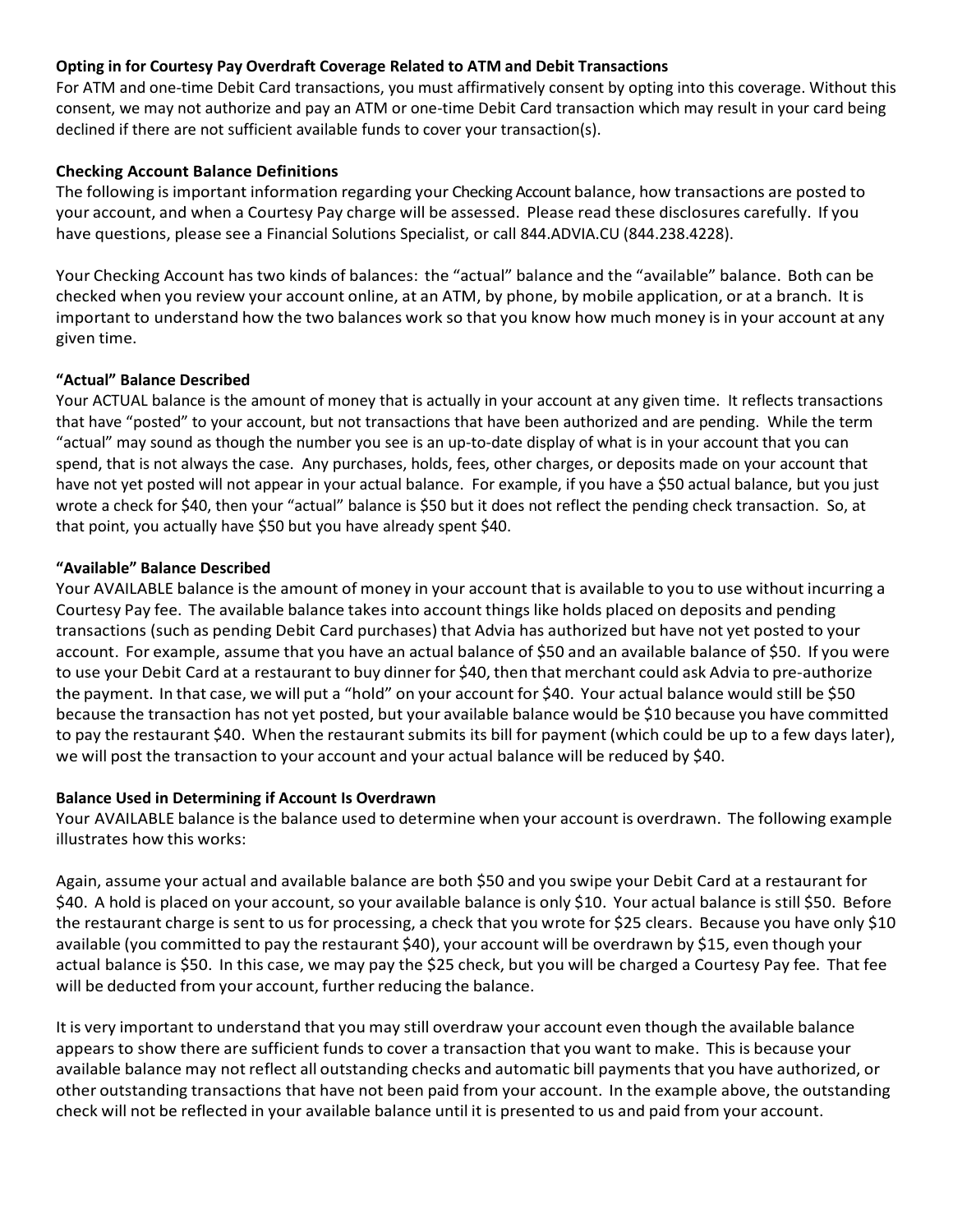In addition, your available balance may not reflect all your Debit Card transactions. For example, if a merchant obtains your prior authorization but does notsubmit a one-time Debit Card transaction for payment within seventytwo (72) hours of authorization, we must release the authorization hold on the transaction. The available balance will not reflect this transaction once the hold has been released until the transaction has been reviewed by us and paid from your account.

## **How Transactions Are Posted to Your Account**

There are basically two types of transactions in your account: " credits" or deposits of money into your account, and "debits" or payments out of your account. It is important to understand how each is applied to your account so that you know how much money you have and how much is available to you at any given time.

CREDITS: Most deposits are added to your account when we receive them. Forsome checks you deposit only \$225 will be made available at the time of deposit; the balance will be available up to eleven (11) business days later. There may be extended holds on checks over \$5,525. Thus, your available balance may not reflect the most recent deposits to your account. For details on the availability for withdrawal of your deposits, see the section of your Membership Agreement entitled "Funds Availability Policy."

DEBITS: There are several types of debit transactions. Common debit transactions are described generally below. Please note that this list may not be all inclusive. Keep in mind that there are many ways transactions are presented for payment by merchants, and Advia is not necessarily in control of when transactions are received.

**Checks -** When you write a check, it is processed through the Federal Reserve System. We receive data files of cashed checks from the Federal Reserve each day. The checks drawn on your account are compiled from these data files and paid each day. We process checks as they are presented to the account, which means they may not clear the account in numerical order.

**ACH Payments -** We receive data files every day from the Federal Reserve with Automated Clearing House (ACH) transactions. These include, for example, automatic bill pays you have authorized. Each day, ACH transactions for your account are presented first to post credits and then debits paid, by dollar amount, lowest to highest. Generally, we will receive multiple ACH presentment files per day.

**Point of Sale (POS) Debit Card Transactions -** These are transactions where you use your Debit Card and you enter your PIN number at the time of the sale. They are similar to ATM withdrawals because money is usually deducted from your account immediately at the time of the transaction. However, some POS transactions are not presented for payment immediately; it depends on the merchant. POS items are paid in the order in which they are presented.

**Signature Debit Card Transactions -** These are transactions where you make a purchase with your Debit Card and you do not enter your PIN but you are instead asked to sign for a purchase. As described previously, in these situations, the merchant may seek prior authorization for the transaction. When that happens, we generally place a temporary hold against the available funds in your account. We refer to this temporary hold as an "authorization hold," and the amount of the authorization hold will be subtracted from your available balance as they are received by us throughout the day. At some point after you sign for the transaction, it is processed by the merchant and submitted to us for payment. This can happen hours or sometimes days after you signed for it, depending on the merchant and its processing company. These payment requests are received in real time throughout the day and are posted to your account as they are received.

## **Important Additional Note about Authorization Holds**

The amount of an authorization hold may differ from the actual payment because the final transaction amount may not yet be known to the merchant when the authorization request is submitted. For example, pursuant to the processing networks rules a merchant (hotel, car rental company, retailer, etc.) may obtain authorization for up to 3 times the total estimated amount of your actual hotel stay, car rental, or purchase. This is deemed to be an "authorized amount" by